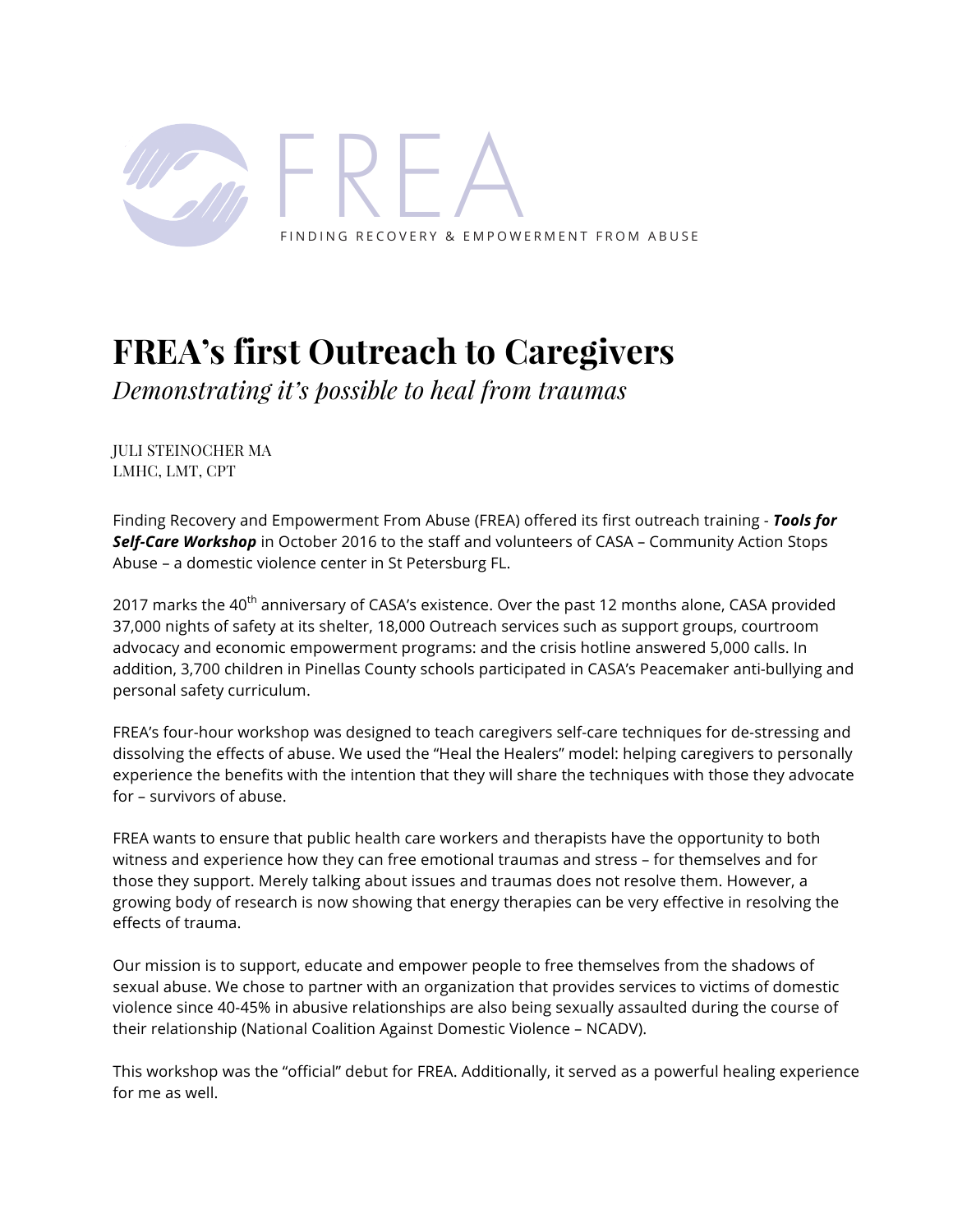# **Personal Journey**

My professional career as a corporate trainer, licensed mental health counselor and licensed massage therapist (with trainings in Energy Medicine, Energy Psychology, and trauma work) has evolved into a career path I love -- teaching others how to dissolve stress and traumas in order to feel better – both physically and emotionally.

In retrospect, this path truly began when I was in college. It was then that I became a statistic of sexual abuse like far too many young women (and young men). I was sexually abused by a "boyfriend" the day I was ending the relationship and also by another man after he drugged me – like similar cases of druginduced sexual abuse in the media.

In my professional (and personal) experience, most victims of sexual abuse do not seek help and carry their painful secret of abuse the rest of their lives. A few reasons for not reporting or seeking help, include:

- Worry no one will believe them
- Too embarrassed to talk about what happened
- Concern for what people will think of them
- Fear they will be blamed or ridiculed.

Keeping quiet however doesn't make the emotional pains go away and it definitely doesn't help other victims of abuse. Creating and conducting this training and speaking out on behalf of FREA has resulted in my own additional healings – all of which I hadn't even realized were an issue for me:

- 1. realization that I'm a statistic of sexual abuse
- 2. anxiety of sharing my story to a large group (on camera)
- 3. deciding to finally tell my mom what happened after all these years
- 4. overwhelming feelings while watching a documentary about Bill Cosby's 48+ accusers being drugged

Fortunately, there are new ways to heal from abuse – and it's not by telling the story to a compassionate therapist or an audience full of caregivers – but by using techniques to calm the mind/body as we think or talk about the abuse.

# **Statistics**

While the statistics of sexual abuse are staggering, the numbers are likely higher since it is estimated only 31% of sexual assaults get reported (RAINN – Rape, Abuse & Incest National Network).

According to National Coalition Against Domestic Violence (NCADV),

- 1 in 5 women and 1 in 33 men will be victims of sexual abuse in their lifetime
- 1 in 4 women will have experienced sexual abuse before age 18
- 14-25% of women are sexually assaulted by intimate partners in their lifetime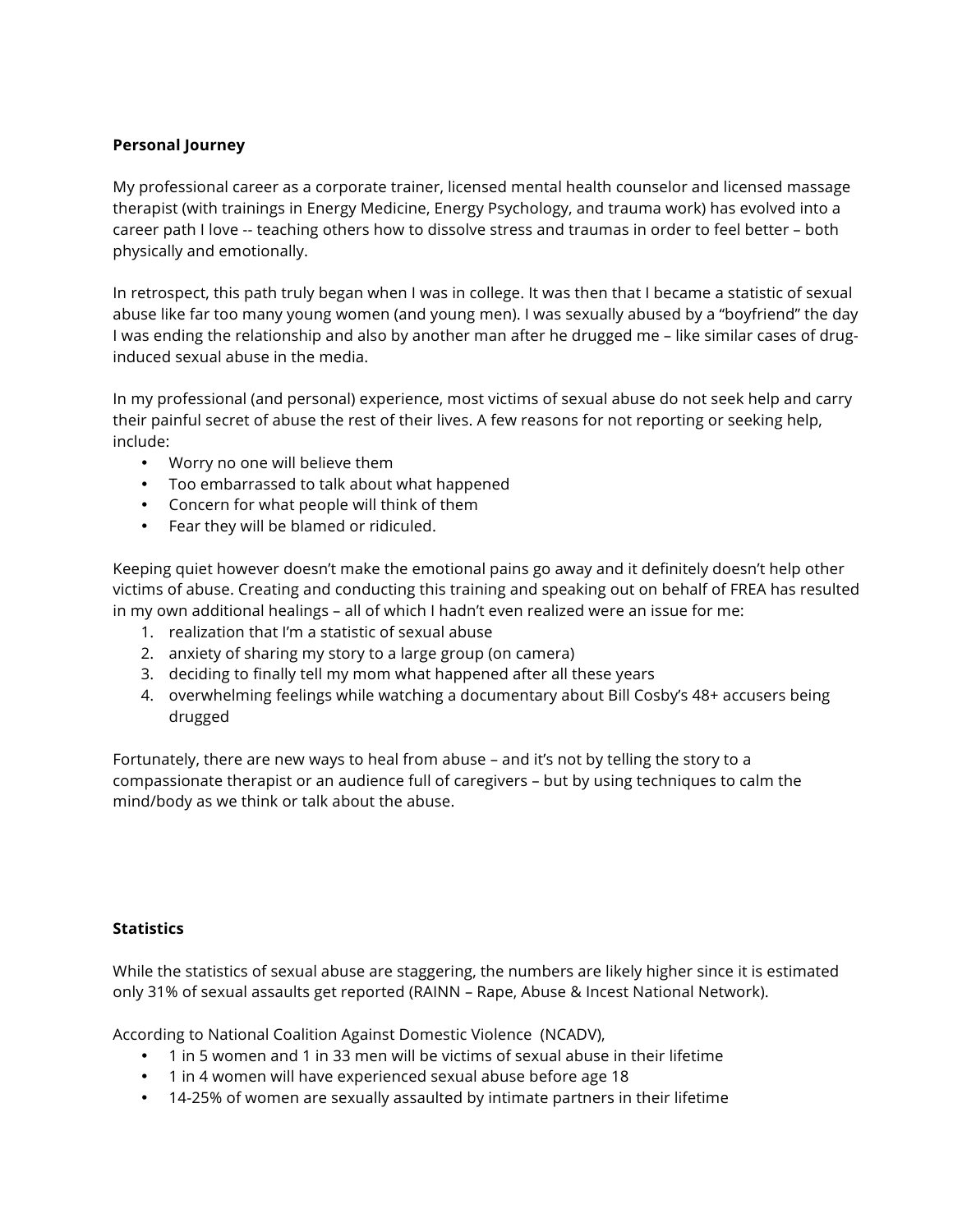## **FREA Partnered with CASA**

While in graduate school, I volunteered at CASA by answering calls on their crisis hotline. I became familiar with the history of the incredible lifesaving support CASA provides to women, men, and children living with domestic violence (since 1977).

In 2015, CASA opened its new shelter - consistently at full capacity with 133 people, mostly women and children (and a few men). Almost half of those in shelter are children, many who have witnessed abuse – which can perpetuate an unfortunate and needless cycle of abuse.

FREA submitted a proposal to CASA to work together to launch this caregiver training. The leadership at CASA accepted our offer and helped design the criteria and outline for training their staff and volunteers.

Many are drawn to this line of work due to what happened to those close to them or what happened to them personally. While healing can come from helping others, hearing these types of stories on a daily basis can in fact, re-traumatize a person.

Caregivers dedicate their lives to serving others; many times at a price of neglecting themselves. They report feeling "they can never do enough to put an end to the traumas" and feel overwhelmed when victims return to the shelter after receiving the best support possible. It begins to feel like a constant uphill climb with little relief, resulting in a profession known for a high burnout rate. **Training Offered**

The purpose of the *Tools for Self-Care Workshop* was to provide simple yet highly effective techniques staff and volunteers can use to:

- **dissolve** their personal stress
- **minimize** the impact of hearing horrific stories of abuse known as "secondary trauma"
- **calm** others when they are feeling upset or stressed
- **empower** survivors and children by teaching the self-calming techniques.

With the support of my colleagues; psychologists Holly Timberlake (Ohio) and Kristin Miller (California); and FREA Film Producer Eric Huurre (Toronto), we conducted two separate trainings at CASA each lasting four hours. Both workshops were video-taped for training purposes to be shown on FREA's website and on social media channels.

The training was highly experiential. We invited the attendees to think about their own personal upsets – stress and trauma related. The trainings included tapping on acupressure points, mindfulness meditation, and energy medicine techniques for reducing stress and overcoming trauma.

No talking is necessary for these techniques to be effective which makes the techniques ideal for organizations such as CASA who are trained to be ADVOCATES rather than counselors. In addition, many survivors don't feel comfortable talking about the abuse, and prefer to keep this personal. The techniques are a form of practical self-care for both staff/volunteers and the survivors they serve.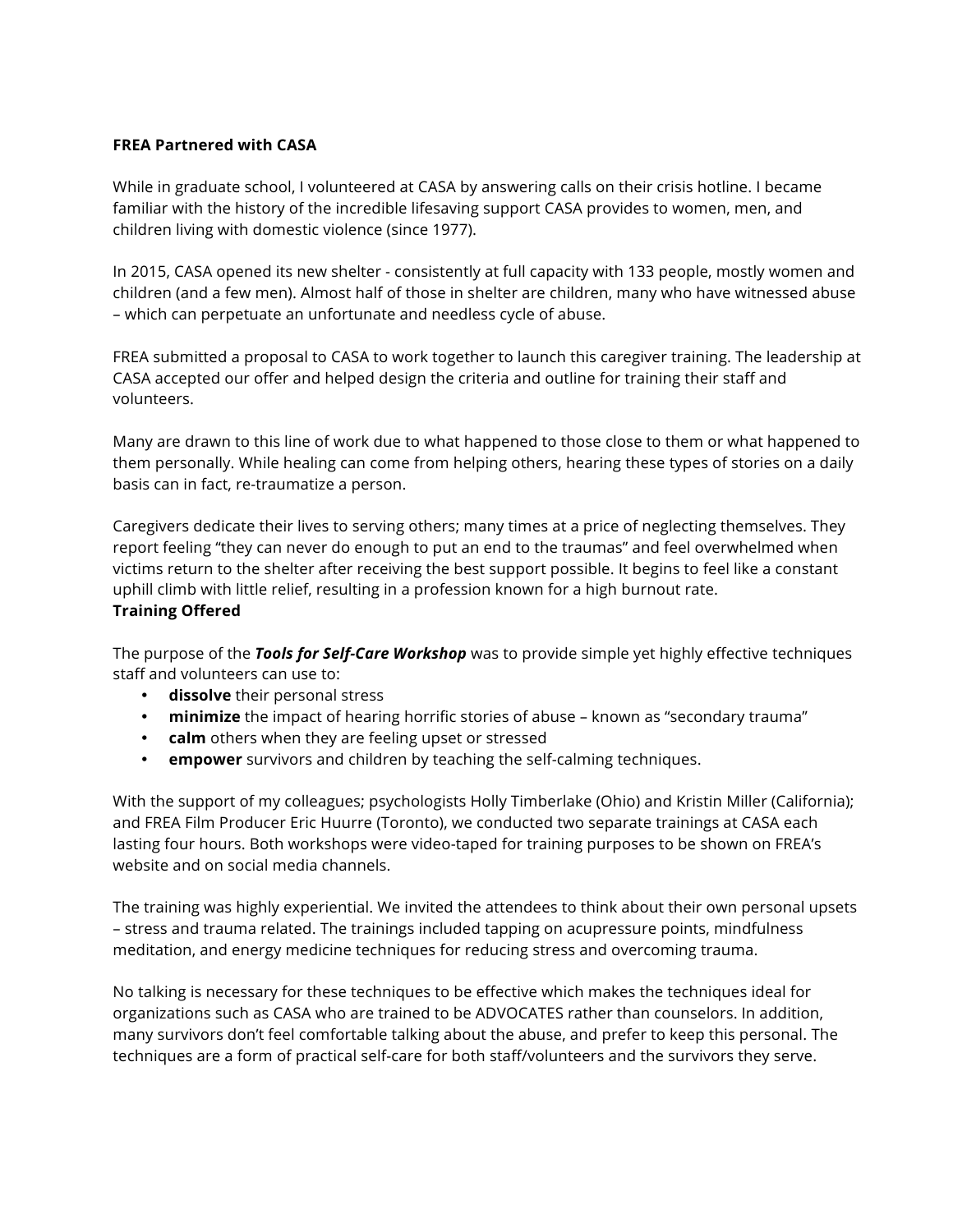Teaching caregivers and survivors self-care techniques is a radically different approach to treating and healing from sexual abuse. Rather than talking and rehashing the abuse and problems, over and over again, caregivers and survivors now have tools they can use to actually heal themselves.

#### **Workshop Attendees' Experiences**

The feedback from those attending the *Tools for Self-Care Workshop* was overwhelmingly positive. We asked attendees to write down their subjective unit of distress (SUD) at the beginning of training as well twice during the training and then again at the end of the training.

Every evaluation form collected showed a reduction of stress levels (on average) of at least 50% to as much as 78%. Most reported their levels of stress reduced to a 0, 1, or 2 even though they started at stress levels between 4-8 (on a scale of 0-10 with 10 being the worst).

## **Testimonials**

## *Grandma/Foster Mom to grandchildren*

One woman shared how stressed she had been feeling about the reasons her grandchildren are under her care. By the end of the training, she reported being able to think calmly about the situation and even think of possible solutions whereas prior to the training she was unable to think beyond the upset.

## *From Skeptic to Excited Group Leader*

One skeptical attendee shared she did some personal work during the training on something that happened earlier in her life. To her amazement, she was able to substantially reduce the distress felt in her body. She experienced benefits first-hand and was excited to share with the groups she leads. She introduced the techniques that evening to a group and was thrilled when the attendees reported feeling much calmer. Many were excited to share the techniques with others in their lives.

## *Leader uses tools before training ended*

One of the administrators was called out of the training to help a person in severe distress. She returned to the room, grabbed her 2-sided illustrated document with the calming techniques. She showed the woman how to do one of the techniques and within moments the woman was noticeably calmer. We later overheard the administrator telling her team how effective the tools were. The excitement (and shock) in her voice is something I will personally never forget.

## *Day Care Workers – changed "time outs" to "tap outs"*

Two women providing day care to the children at the shelter were thrilled to have techniques easy enough to share with children. They now have *"tap outs"* rather than *"time outs"* with any behavioral issues and children have learned simple ways to self-soothe.

## **Quotes from two attendees:**

*"I have used the techniques personally and, at times, with participants. Every time I have personally used the tapping technique, it has been very effective in reducing the emotional discomfort of the memory.*